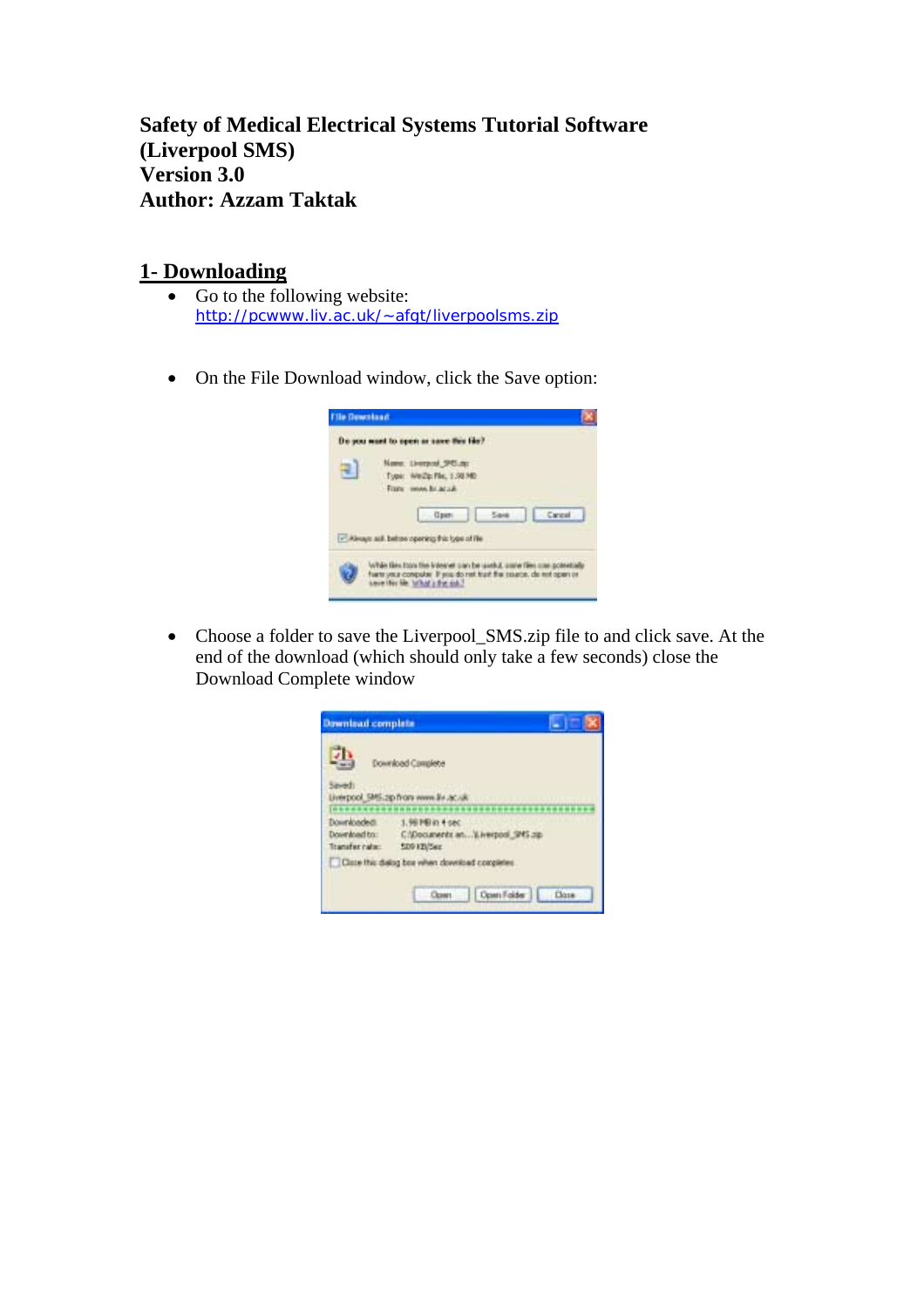## **2- Setup**

- Double click the zip file you have just downloaded
- Double click the setup program inside the zip file and click OK in the Install window
- Click OK on the next screen
- Click the PC icon on the next screen

| <b>C. Self-Text Texture</b><br>by the address in this phenomena. | ¥,                                                    |  |
|------------------------------------------------------------------|-------------------------------------------------------|--|
| <b>Declare</b>                                                   | (Ed francisco en al DETo e solo pero de condicionente |  |
| <b><i><u>SQ Britalists</u></i></b><br><b>Circulas Necessas</b>   | Dearers                                               |  |
| <b>katmie</b>                                                    |                                                       |  |
|                                                                  |                                                       |  |
|                                                                  |                                                       |  |

• Click Continue on the next screen

| (7 sail los: Cleves Program Cross)                                                                                                                                                                                                                                                                                                                                                                                                                 | 围 |  |
|----------------------------------------------------------------------------------------------------------------------------------------------------------------------------------------------------------------------------------------------------------------------------------------------------------------------------------------------------------------------------------------------------------------------------------------------------|---|--|
| fattus all withhous to the group share in the inequality process.<br>You say areas arrangings hard or wild and he that called<br><b>GRANDE</b><br><b>Blows limit</b><br><b>ISON</b><br><b>Earns Woor</b><br>last para<br>۰<br>laticher.)<br>Sland PM<br><b>Silvestowian</b><br><b>SACE DALA</b><br><b>RELER</b><br>Silver d'Andries Insurer Travité<br><b>PIES</b><br><b>Report Follows</b><br><b>Detect</b><br>Earnel<br><b>STATISTICS</b><br>--- |   |  |
|                                                                                                                                                                                                                                                                                                                                                                                                                                                    |   |  |
|                                                                                                                                                                                                                                                                                                                                                                                                                                                    |   |  |
|                                                                                                                                                                                                                                                                                                                                                                                                                                                    |   |  |

• Click OK when you get the setup complete window NOTE: During the setup, you might get a few messages regarding version conflict. Click Yes on these to keep the most recent version of the libraries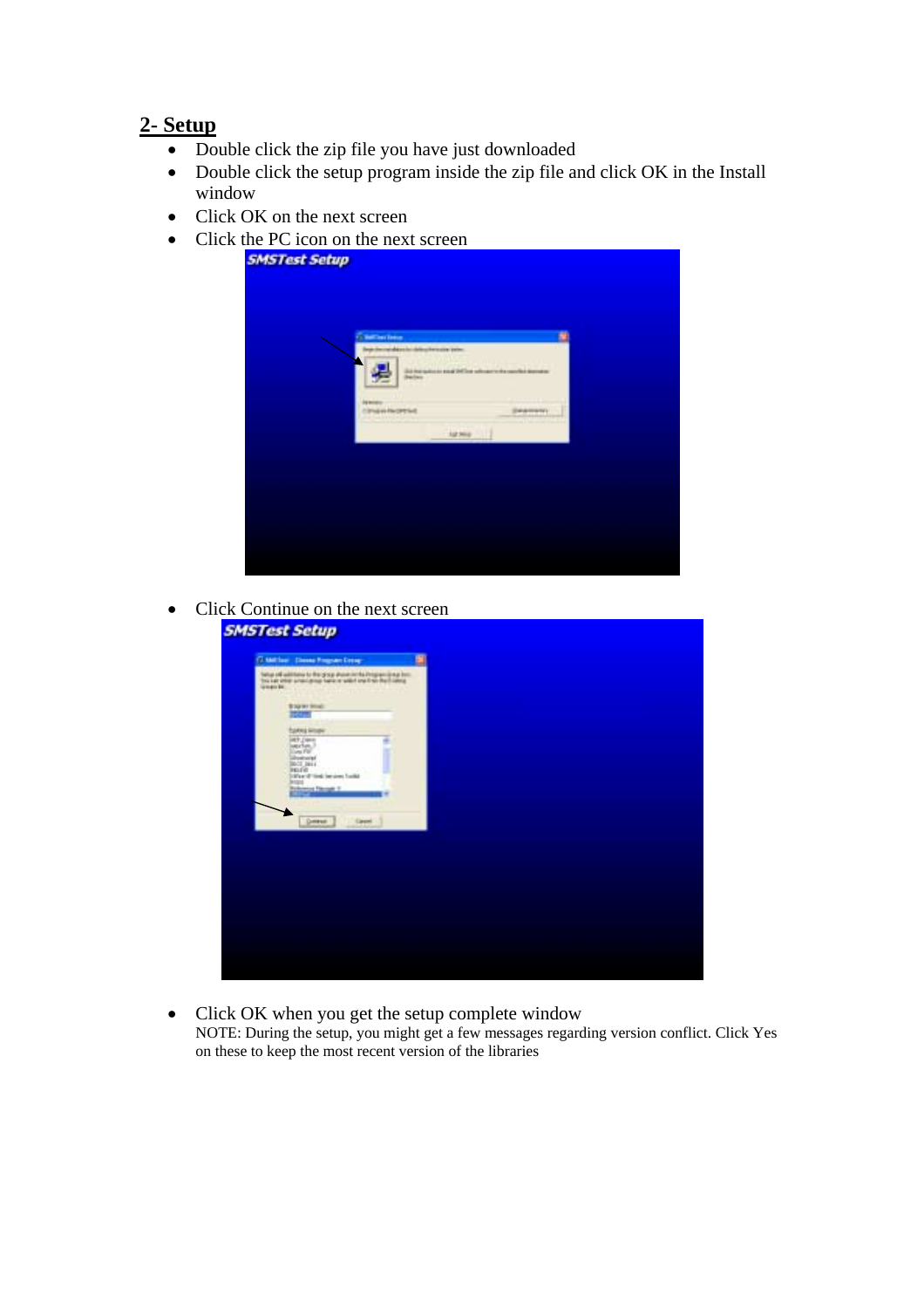## **3- Running the program**

• In the Start - Programs menu, you should now have a new item called SMS Test. Point to it and click on SMS Test



• In the System Description box, enter a name for your system

|                                                                                         | About Folk                                      |                                                                                                                                                                  |                                                           |                            |
|-----------------------------------------------------------------------------------------|-------------------------------------------------|------------------------------------------------------------------------------------------------------------------------------------------------------------------|-----------------------------------------------------------|----------------------------|
|                                                                                         |                                                 | Medical Electrical Systems (From BS EN 60601-1-1:2001) Tests Proforma<br>Copyright: This software is corned by the SLBUH MHS. Trust. Do not make illegal expires |                                                           |                            |
| System Description:                                                                     | <b>ATC ST</b>                                   |                                                                                                                                                                  |                                                           |                            |
| <b>Test Flessit</b>                                                                     | $\blacksquare$                                  | Name:                                                                                                                                                            |                                                           | 11/05/2007<br>Date         |
| <b>System Congressents</b><br>Medical Equipment                                         |                                                 | Non Madical Equipment as<br>the Paland Environment                                                                                                               | Most Martinal Explorant outside<br>the Palant Environment | <b>Device Counter</b><br>ю |
| Add -                                                                                   | <b>Hencye</b>                                   | Feder<br>Renove                                                                                                                                                  | Add<br><b>Flamping</b>                                    | Cardia                     |
| Does the System.<br>use an MP502                                                        | <b>C. Yes</b><br>N <sub>0</sub><br>$\mathbf{u}$ | Endosure Leasure<br>Expert in NC lot.<br>Erclosies Luskape                                                                                                       | н<br>$\mathbf{R}$<br>Detail:<br>Detail:                   |                            |
| CHRISTINESS<br><b>Card Tangers Rd</b><br>Highest Value of<br>Eark Beakfaree<br>tisheral |                                                 | <b>Current in SFC hald</b><br>Patient Leakage<br><b>Custom Tucon EF in</b><br>NC MAL                                                                             |                                                           | Elizabies                  |
|                                                                                         |                                                 | Pallers Leakage<br><b>Current Type CF in</b><br>NC kAL                                                                                                           |                                                           |                            |

- In the System Components frame, Click the Add button under the Medical Equipment box and enter a short name to identify the device (e.g. ECG)
- Repeat the above step as necessary for all items of equipment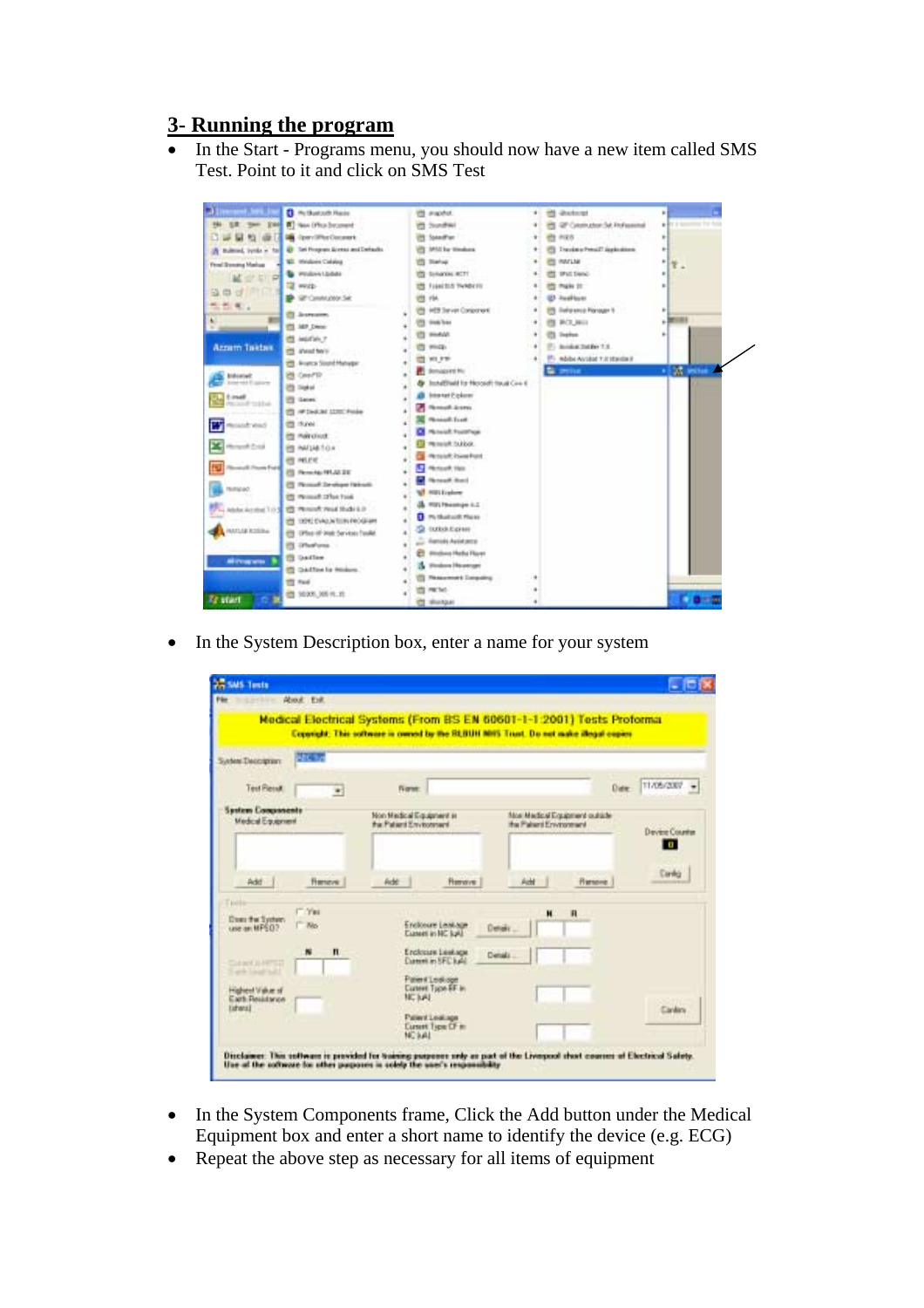• When you have added all the devices, click the Config button

|                                                     | an a convert is a member of the converted and converted and a converted and converted and converted and convert<br>Medical Electrical Systems (From BS EN 60601-1-1.2001) Tests Proforma. |                                                          |                      |
|-----------------------------------------------------|-------------------------------------------------------------------------------------------------------------------------------------------------------------------------------------------|----------------------------------------------------------|----------------------|
|                                                     | Copyright: This selloops is sweed by the RLEUIS HHS Touch. Do not make Begal copies.                                                                                                      |                                                          |                      |
| Delaut<br>Eastern Daucrichist                       |                                                                                                                                                                                           |                                                          |                      |
| Ted Read:<br>$\overline{\phantom{a}}$               | Hannel                                                                                                                                                                                    |                                                          | 11/05/2007 -<br>D.MA |
| <b>System Components</b><br><b>Hedcal Equipment</b> | Nonthedox Equipment in<br>the Palant Environment                                                                                                                                          | Nov Medical Equipment suizable<br>the Palant Environment | Device Eaunter       |
| ECT                                                 | FC                                                                                                                                                                                        | Person                                                   | ٠                    |
| AA1<br><b>Relative</b>                              | AA1<br><b>Rendered</b>                                                                                                                                                                    | Aan<br>Eleksove                                          | Comig                |
| Textu<br><b>HOTEL</b>                               |                                                                                                                                                                                           | n                                                        |                      |
| Does the Sudary<br>1b's<br><b>MANUFACT?</b>         | Encitosum Luatures<br>Current in NC LaNT                                                                                                                                                  | Detail                                                   |                      |
| й<br>Current is MFRIT<br><b>East-Leafted</b>        | Environme Leakage<br>Cultivating SEC (with                                                                                                                                                | Dakalt                                                   |                      |
| Highest Value of<br>Earth Restrience                | Patent Leakage<br>Current Topa DP In<br><b>NCEAL</b>                                                                                                                                      |                                                          |                      |
| <b>Internet</b>                                     | <b>Patent Leshage</b><br>Cusey Fuse Of in<br><b>NETANI</b>                                                                                                                                |                                                          | <b>Contrer</b>       |

- Step through the configuration process for all the devices you have entered before you progress to the next stage
- Step through all the tests and enter the test results in the appropriate boxes
- For the Enclosure Leakage Current tests you must click the Details button which will open up another window telling you which tests to do

| Conditions: | Enclosure Leakage Currents are Required for the Following Items under Normal                                                                                             | <b>Its Proforma</b><br>al copier.                                 |
|-------------|--------------------------------------------------------------------------------------------------------------------------------------------------------------------------|-------------------------------------------------------------------|
| EEG.<br>贮   | Ħ<br>ua.                                                                                                                                                                 | T1/06/2007<br><b>Date</b><br>ide<br>Device Counter<br>п<br>Conlig |
|             | <b>Contess</b><br>Curry Type (F is<br><b>Highest Value of</b><br><b>NCHAL</b><br>Earth Resultance<br>Isteral<br>Fiskent Leakage<br>Current Trans OF to<br><b>NC kall</b> | w.<br>Circles                                                     |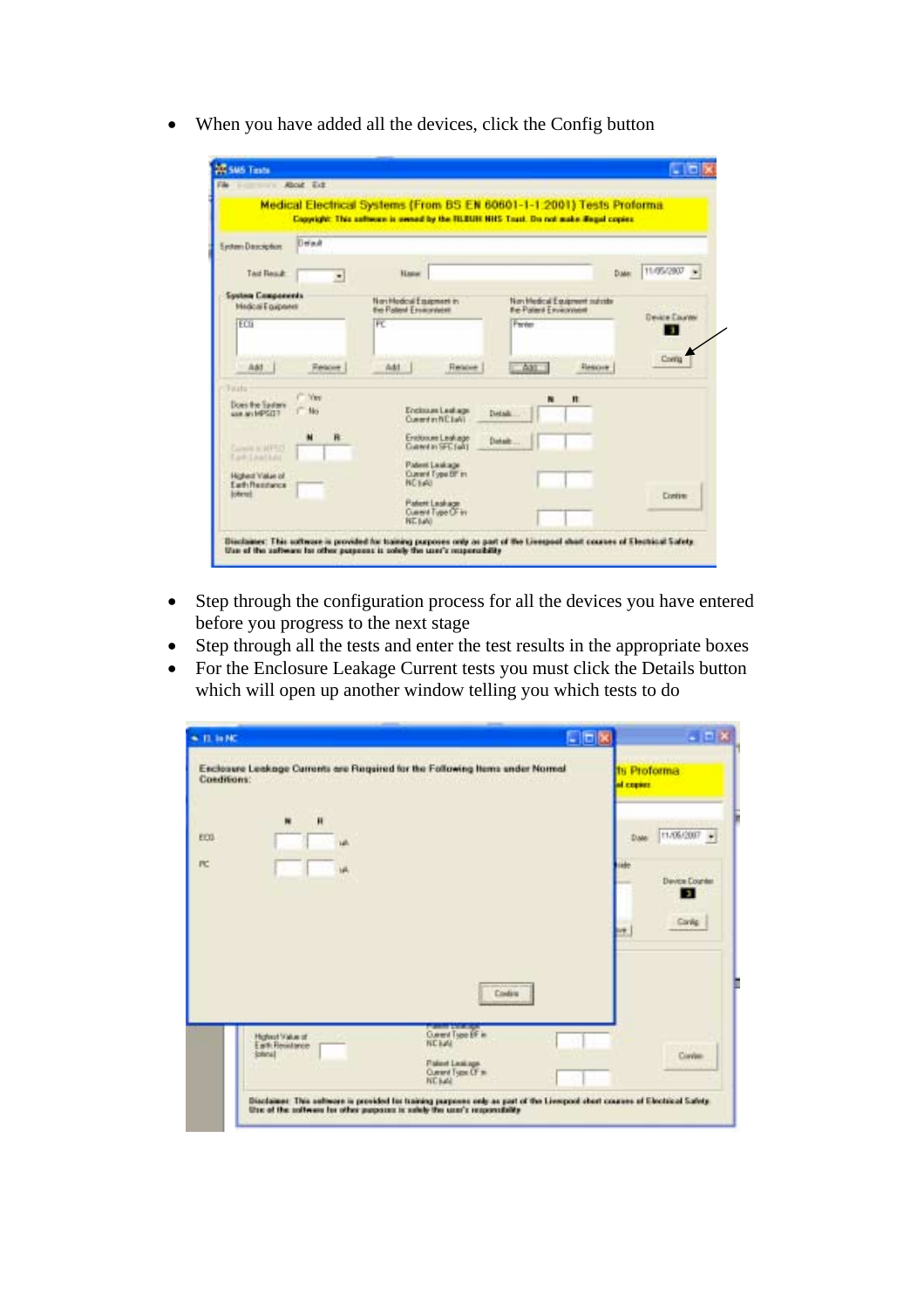• When you have entered all the values click Confirm. The results will be displayed

| Siggestone About Dat                                          |                                              |               | Medical Electrical Systems (From 8S EN 60601-1-1 2001) Tests Proforma<br>Copyright: This software is sweed by the fit BUST NITS Touri. Do not make illocal copper |                                                                |               |                                     |
|---------------------------------------------------------------|----------------------------------------------|---------------|-------------------------------------------------------------------------------------------------------------------------------------------------------------------|----------------------------------------------------------------|---------------|-------------------------------------|
| System Description                                            | Detail                                       |               |                                                                                                                                                                   |                                                                |               |                                     |
| <b>Twe Rendt</b>                                              |                                              |               | <b>Name</b>                                                                                                                                                       |                                                                | Date          | T1/05/2007 =                        |
| <b>System Companyords</b><br><b>Made of Environment</b>       |                                              |               | Non Hadroal Equipment in<br>the Platent Environment                                                                                                               | <b>Bon Medical Experient outside:</b><br>the Palent Emissioned |               |                                     |
| EEB                                                           |                                              | PC.           |                                                                                                                                                                   | Postal                                                         |               | <b>Down Counter</b><br>$\mathbf{r}$ |
| Actt 1                                                        | <b>Flamicing 1</b>                           |               | Add.<br><b>TI annova</b>                                                                                                                                          | Aidd                                                           | <b>Renave</b> | <b>Cordia</b>                       |
| Tasts<br>Down the Septer<br>USA AN REPORT?                    | i Tes<br>Ku                                  |               | Encourance Leaking<br>Corere in MC (sild)                                                                                                                         | Ħ<br>rю<br>×и<br>Detail                                        | <b>PANS</b>   |                                     |
| <b>Elament in MPSD</b><br>EarthLeadball                       | n<br>$\overline{\phantom{a}}$<br>TIET<br>131 | <b>FASS</b>   | Enclosure Leakage<br>Dimension SFC trade                                                                                                                          | Details                                                        |               |                                     |
| <b>Highwat Uskar all</b><br>Each Resonance<br><b>Intervit</b> | 10.4                                         | <b>Divisi</b> | <b>Fallent Leakacer</b><br><b>Curere Topa OF in</b><br>MC kald                                                                                                    | 50<br>743                                                      | <b>PASS</b>   | <b>Content</b>                      |
|                                                               |                                              |               | <b>Fatest Leakage</b><br>Darwit Tipe OF a<br>MC Eal-                                                                                                              |                                                                |               |                                     |

- You can look at the suggestion menu item to see some possible solutions
- You can print a 2-page report summarising you results by clicking on the File Menu button and then Print.

| EACTS at Modial System Safety Test Feccod                                                                                                                                                                                                                                                                                                     | Enstewate Leadston: Caprent Tiret Details<br>(Comente of usil with NSR private)                                                                                                 |
|-----------------------------------------------------------------------------------------------------------------------------------------------------------------------------------------------------------------------------------------------------------------------------------------------------------------------------------------------|---------------------------------------------------------------------------------------------------------------------------------------------------------------------------------|
| System Name: Delisali<br>Teated for                                                                                                                                                                                                                                                                                                           | <b>Searc</b> Octob                                                                                                                                                              |
| Date: 11.95/2021                                                                                                                                                                                                                                                                                                                              | DOG. 0181<br>RC 100/100                                                                                                                                                         |
| <b>Jaskers Conservants</b><br>1. Device<br>Shot Name: ECG<br>Decad Ha                                                                                                                                                                                                                                                                         | ECO with APSC early departeded. \$201,000.<br>PC with HIPSC Astro-disconnected (RIE-1602)<br>ECO will ECO exili-datameted 200 / SBI<br>EOG with PC earth disconnected 308 / 508 |
| $2 - 200 + 64$<br>Short Harna: PC<br><b>Secal file</b>                                                                                                                                                                                                                                                                                        | ECO AIR Private early department 300 / 200<br>PC AIR ECO aarts disconnected 108/198<br>PC will FC wirfs decorated at 1938 1948.<br>PC with Pitrasi earth disconnected 136/188   |
| $1 - 24$ year.<br><b>Culside Fatant Environment:</b><br>Short Harne: Plemar<br>Sarial Mo -                                                                                                                                                                                                                                                    |                                                                                                                                                                                 |
| Test Nekuth                                                                                                                                                                                                                                                                                                                                   |                                                                                                                                                                                 |
| Curricon - children's facebook Cultural Cultural at assistant<br>DAILY.<br>PART.<br>Highest Value of Earth Resolutes (chine). IEA<br>Endosom Leakege Current In NC JUN: 84R1 190739<br>PAGE<br>Environment Laudeaugan Courses in IDFC solid (PAPE) 6000 600<br><b>FILL</b><br>PAGE<br>Patent Lookepe Current Tyee BF in HIC suito (NPS) 50/53 |                                                                                                                                                                                 |
|                                                                                                                                                                                                                                                                                                                                               |                                                                                                                                                                                 |
|                                                                                                                                                                                                                                                                                                                                               |                                                                                                                                                                                 |